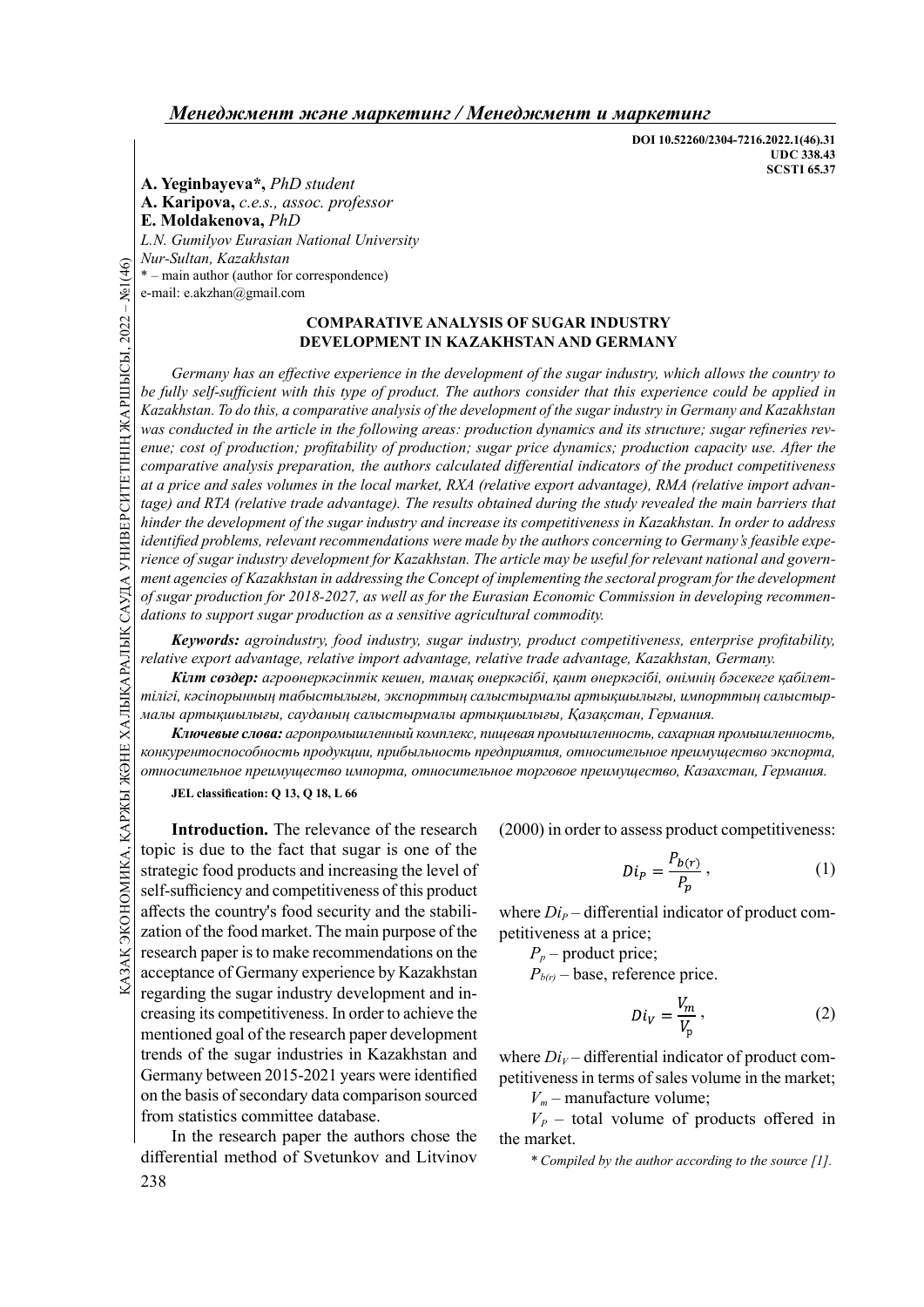It is important to use the minimum price in investigated market as the base (reference) price while calculating the differential indicator of product competitiveness concerning to the price.

Furthermore, for the purpose of determine the competitive advantages of sugar product in Kazakhstan and Germany, the export and import dates were collected from national committee of statistics. In this study the relative export advantage (RXA), relative import advantage (RMA), relative trade advantage (RTA) of refined sugar product were calculated using the following formulas:

$$
RXA_{ij} = (X_{ij}/X_{it})/(X_{nj}/X_{nt}),
$$
 (3)

$$
RMA_{ij} = (M_{ij}/M_{it})/(M_{nj}/M_{nt}), \qquad (4)
$$

$$
RTA_{ij} = RXA_{ij} - RMA_{ij}, \qquad (5)
$$

where,  $X$  – exports;  $M$  – imports;

 $i$  – sugar product;

 $n$  – other products;

j – Kazakhstan/Germany;

 $t$  – other countries.

\* Compiled by the author according to the source [2].

Overall, the product will have competitive advantage if a value of RXA is greater than one, and conversely a value of RMA is lower than one. Thus, higher RTA resulted higher competitiveness level of researched product in the market [2].

Literature review. Within the framework of the theoretical part of the competitiveness of agricultural sector, a significant number of scientific works were held by foreign and domestic scholars, such as Kokenova, et al. (2020), Tireuov, et al (2020), Tsaurkubule, et al. (2020), Zhussupov et al. (2020), OECD (2019) [3-7]. However, the applied aspects and specific features of the competitive environment in the sugar industry of Kazakhstan has not been explored to great extent and comparative analysis of sugar industry with foreign country has not been conducted, that increase the significance of this study.

Wimmer and Sauer (2020) evaluated sugar beet

farming's productivity and profitability in Germany in the period 2004-2013 using a Lowe quantity index for this purpose. The results showed that sugar beet trade losses partly compensated by growth in total factor productivity. In addition, production reallocation contributed to the increase in sugar sector productivity varying across the regions. These findings are important for industry policy as sugar market becoming more liberalized [8].

oroductivity varying across the regions. These  $\frac{Q}{Q}$ <br>ings are important for industry policy as sugar [161]. On average, for any economy, the optimal level [16]. On average, for any economy, the optimal level [16]. On of self-sufficiency in strategic food products should be at least 75%. The level of self-sufficiency of the economy of Kazakhstan with sugar is characterized by a relatively low indicator, which was equal to  $52\%$  in 2021 [9]. This indicator is significantly lower than the same indicator in Germany, which was 153% [10]. Therefore, the main purpose of the work is to conduct a qualitative comprehensive analysis of the competitiveness level of the sugar industry product in Kazakhstan and Germany, through the quantitative and qualitative research methods, to identify the complex of economic problems that hinder the competitiveness and to determine the factors that influence this process.

Main body. The trend in refined sugar production is cyclical with a dynamic downward tendency in Kazakhstan, as shown in table 1. The maximum volume of white refined sugar production was in 2016 and amounted to almost 412 thous.t. Despite the negative dynamics of refined sugar production, as of 2020, the overall growth rate of its production was 277% in 2021.

Concerning Germany, the total volume of refined sugar production reached the highest rate in 2017 at the level of almost 5200 thous.t., which in turn exceeds the same indicator in Kazakhstan approximately 12 times. In the period from 2015 to 2017 the volume of production had an increasing trend, then in the period from 2017 to 2018 it decreased by around 1 mln t. In general, if we look at the longterm perspective, from 2015 to 2021, the volume of sugar production in Germany showed a positive trend.

Table 1

Dynamics of refined sugar (white sugar) production\* (thous. tonnes)

|                   | <b>Years</b> |        |        |        |        |       |        |  |
|-------------------|--------------|--------|--------|--------|--------|-------|--------|--|
| <b>Indicators</b> | 2015         | 2016   | 2017   | 2018   | 2019   | 2020  | 2021   |  |
|                   |              |        | 4      |        |        |       | 8      |  |
| Kazakhstan        |              |        |        |        |        |       |        |  |
| Cane sugar        | 225.34       | 370.93 | 264,53 | 161.17 | 146,84 | 96,86 | 181,84 |  |
| Beet sugar        | 17,65        | 40.90  | 57,60  | 75,46  | 62,09  | 50,66 | 95,10  |  |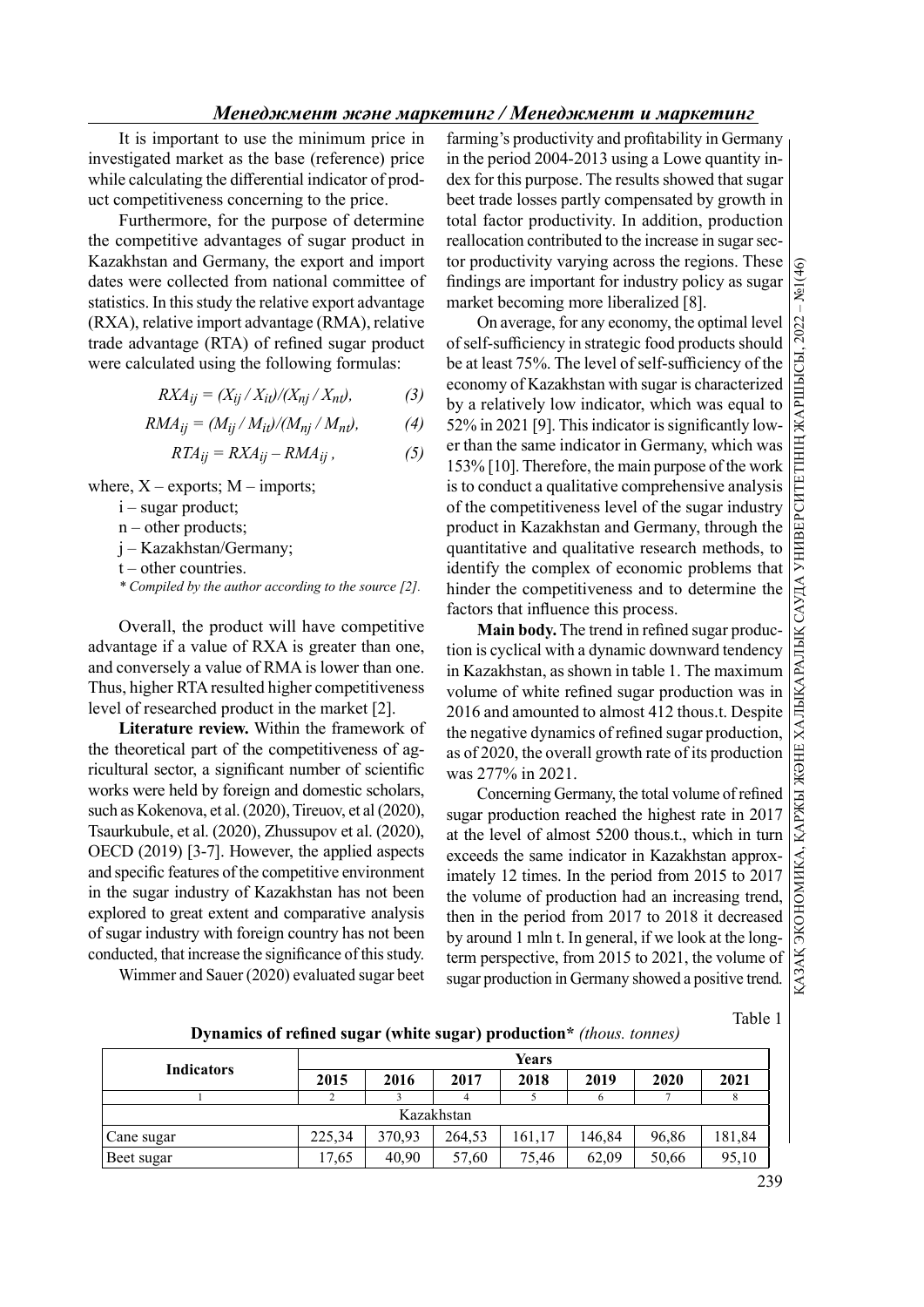|                               | $\mathcal{L}$            |         |         |         |         |         |         |  |  |
|-------------------------------|--------------------------|---------|---------|---------|---------|---------|---------|--|--|
| Total                         | 242.99                   | 411,83  | 322,13  | 236,63  | 208,93  | 147,52  | 276,94  |  |  |
| Production growth rates, in % | $\blacksquare$           | 169,50  | 78,20   | 73,50   | 88,30   | 70,60   | 187,70  |  |  |
| Germany                       |                          |         |         |         |         |         |         |  |  |
| Cane sugar                    | 20.92                    | 23.96   | 32.74   | 26,67   | 27.28   | 26.35   | 28,82   |  |  |
| Beet sugar                    | 3299,17                  | 3780,00 | 5164,49 | 4195,00 | 4302,90 | 4156,40 | 4545,60 |  |  |
| Total                         | 3320,09                  | 3803,96 | 5197,23 | 4221,67 | 4330,18 | 4182,75 | 4574,42 |  |  |
| Production growth rates, in % | $\overline{\phantom{a}}$ | 114,57  | 136,63  | 81,23   | 102,57  | 96,60   | 109,36  |  |  |

\* Own processing according to the source [11, 12]

Froduction growth rate<br>
\* *Own processing accordi*<br>
t should be noted t<br>
production in Kazakhsta<br>
pied by the production<br>
ported from foreign courses<br>
Despite the fact that more<br>
Kazakhstan is produced<br>
tion decreased by It should be noted that in the structure of sugar production in Kazakhstan, the main share is occupied by the production of cane sugar, which is imported from foreign countries, mainly from Brazil. Despite the fact that more than 70% of refined sugar in Kazakhstan is produced from sugar cane, its' production decreased by 43,5 thous.t. in the last seven years, whereas at the same time the production of refined sugar from sugar beet gradually increased by more than 77 thous.t. Research shows that in Germany, sugar is produced almost entirely from sugar beet of domestic production. The share of beet and cane sugar in the total volume of refined sugar production did not change much in the period under review.

Investigation of the cost price of sugar industry enterprises in Kazakhstan shows that despite the decline in production volumes, from 2017 to 2020,

there is an increase in specific production costs. The current situation fully corresponds to the economic law «economies of scale», as applied to the average industrial enterprise. The average unit cost of sugar production between 2015 and 2021 in Kazakhstan was 0,43 USD per kg or 431,85 USD per ton. In Germany the average unit cost of sugar production accumulated 0,51 USD per kg or 507,14 USD per ton. The cost of sugar production decreases in direct proportion to the increase in its production volume in Germany [10, 13].

In the study period, the production and economic activities of sugar industry enterprises is characterized by a relatively low profit, the maximum amount of which took place in 2016 in Kazakhstan (11,09 mln USD) and in 2017 in Germany (184,73 mln USD), table 2.

Table 2

| <b>Indicators</b>    | <b>Years</b> |         |         |         |         |         |         |  |
|----------------------|--------------|---------|---------|---------|---------|---------|---------|--|
|                      | 2015         | 2016    | 2017    | 2018    | 2019    | 2020    | 2021    |  |
| Kazakhstan           |              |         |         |         |         |         |         |  |
| Enterprise's revenue | 177,81       | 234.66  | 150,55  | 110,72  | 94,28   | 62,55   | 134.78  |  |
| Cost price           | 150,07       | 198,05  | 127,06  | 93,45   | 79,26   | 52,54   | 113,22  |  |
| Value added tax      | 19,05        | 25.14   | 16,13   | 11,86   | 10,10   | 6,70    | 14,44   |  |
| Profit               | 8,69         | 11.47   | 7,36    | 5,41    | 4,92    | 3,31    | 7,12    |  |
|                      |              |         | Germany |         |         |         |         |  |
| Enterprise's revenue | 2690,69      | 2791,60 | 3172.77 | 2913,98 | 2488,59 | 2469,63 | 3057,36 |  |
| Cost price           | 2042,25      | 2022,43 | 2331,15 | 2271,09 | 1943,58 | 1924,66 | 2322,53 |  |
| Value added tax      | 530,72       | 600,09  | 656,72  | 576,92  | 503,00  | 502,95  | 623,17  |  |
| Profit               | 117,72       | 169.43  | 184,73  | 65,70   | 41,84   | 42,02   | 111,66  |  |

Assessment of the dynamics of sugar refineries profits\*  $(mln. USD)$ 



Figure 1. Comparison of the average profitability of sugar refineries with the theoretical and normative indicators of profitability of food industry enterprises \* Own processing according to the source [10, 12, 13].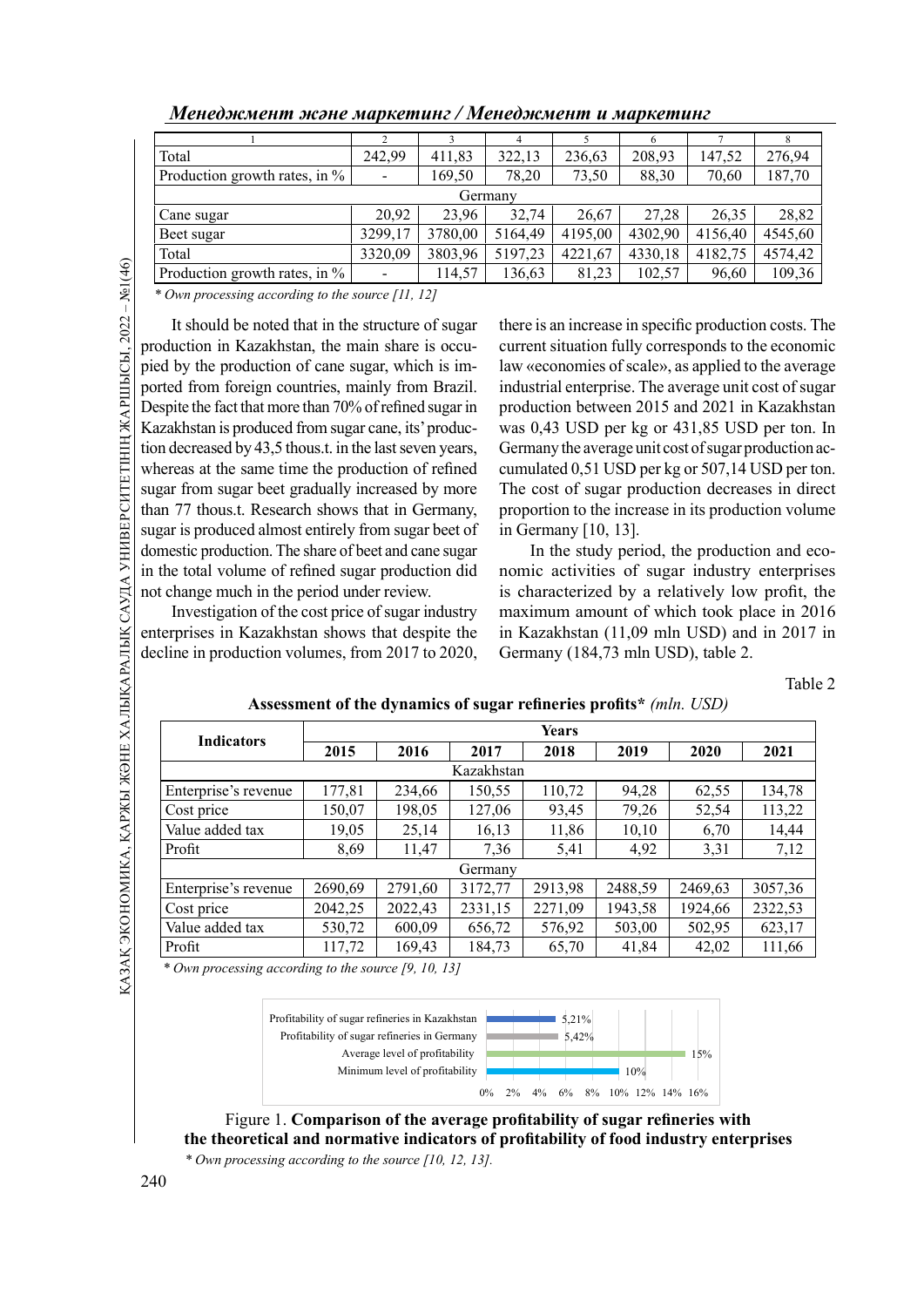Comparing the profit and cost price of sugar refineries allows us to assess the profitability of their production. Studies show that, the average profitability level in the study period in Kazakhstan and Germany accumulated only 5,21 and 5,42 % respectively, which, in accordance with figure 1, does not correspond to the average standard and minimum threshold profitability for food industry enterprises.

The study of the dynamics of refined sugar prices in Kazakhstan shows that the maximum price in national currency was in 2021 (207 672 KZT per t.), while the highest price in foreign currency was in  $2015$  (732 USD per t.). Refined sugar prices in Kazakhstan have a positive growth trend in the national currency and a declining trend in USD, which is due to the high volatility of the exchange rate of the national currency. Concerning Germany, refined sugar prices have declining tendency in both currencies, with highest price in 2015 and the lowest in 2020. The average price of refined sugar in national currency amounts to 458,50 EUR per t. and in foreign currency 521,09 USD per t. [10, 13].

The decrease in the volume of sugar production caused a decrease in the level of utilization of the production capacity. The average production capacity in Kazakhstan is 61,4%. As of 2020, the production capacity utilization rate is 36,3%. The failure of industrial enterprises to reach full production

capacity causes their system downtime, including seasonal downtime. Regarding Germany the average sugar production capacity utilization is 86,9% in the study period. Sugar producers in Germany tended to maximize the use of production capacity thereby saving on the scale effect of production  $[10, 12]$ .

**Results.** The reference price as of 2021 is 414,31  $\circ$ <br> **D** per t. Manufacturer selling price for white ed sugar in Kazakhstan is 486,69 USD per t. USD per t. Manufacturer selling price for white refined sugar in Kazakhstan is 486,69 USD per t. Differential indicator of competitiveness of white is 85,13% [13].

Concerning Germany, the reference price as of 2021 is 476,72 USD per t., whereas manufacturer selling price for white refined sugar is 479,36 USD per t. Differential indicator of competitiveness of white refined sugar produced in Germany at a price is 99,45% [10].

Differential indicator of competitiveness of white refined sugar produced in Kazakhstan at a price<br>
is 85,13% [13].<br>
Concerning Germany, the reference price is and the sugar is and 2021 is 476,72 USD per t., whereas manu-It can be seen, through the calculations of the product competitiveness at a price, that sugar products produced in Kazakhstan and Germany have a relatively good competitiveness (higher 85%). Meanwhile, in terms of sales volumes, the competitiveness levels of sugar produced in Kazakhstan and Germany are different. According to table 3, there is a low competitiveness of refined sugar in Kazakhstan at the level 52,0% and a high competitiveness in Germany at the level of 90,8%.

Table 3

## Calculation of the differential indicators of sugar competitiveness in terms of sales in the market in 2021\*

| <b>Indicators</b>                                                          | Kazakhstan | Germany |  |
|----------------------------------------------------------------------------|------------|---------|--|
| Refined sugar production volume, thous.t.                                  | 276,94     | 4574,42 |  |
| The total volume of sugar product offered<br>in the local market, thous.t. | 532,91     | 5036,89 |  |
| Competitiveness of white refined sugar in<br>terms of sales volumes, %     | 52,00      | 90,80   |  |

\* Own processing according to the table 1 and source [10]

Table 4

| Country    | Total all com-<br>(mln USD) | Total all com-<br>modities export   modities import  <br>(mln USD) | (mln USD) | Sugar export   Sugar import   RXA<br>(mln USD) |      | RMA  | <b>RTA</b> |
|------------|-----------------------------|--------------------------------------------------------------------|-----------|------------------------------------------------|------|------|------------|
| Kazakhstan | 46949,20                    | 38081,41                                                           | 12,93     | 180,77                                         | 0.20 | 3.98 | $-3.78$    |
| Germany    | 1385852,26                  | 1173167,33                                                         | 633.86    | 359,62                                         | 0.34 | 0.26 | 0.08       |
| World      | 16983483,58                 | 17126530,36                                                        | 23133,58  | 20432,95                                       |      |      |            |

Calculation of the RXA, RMA, RTA for 2020\*

\* Own processing according to the source [14]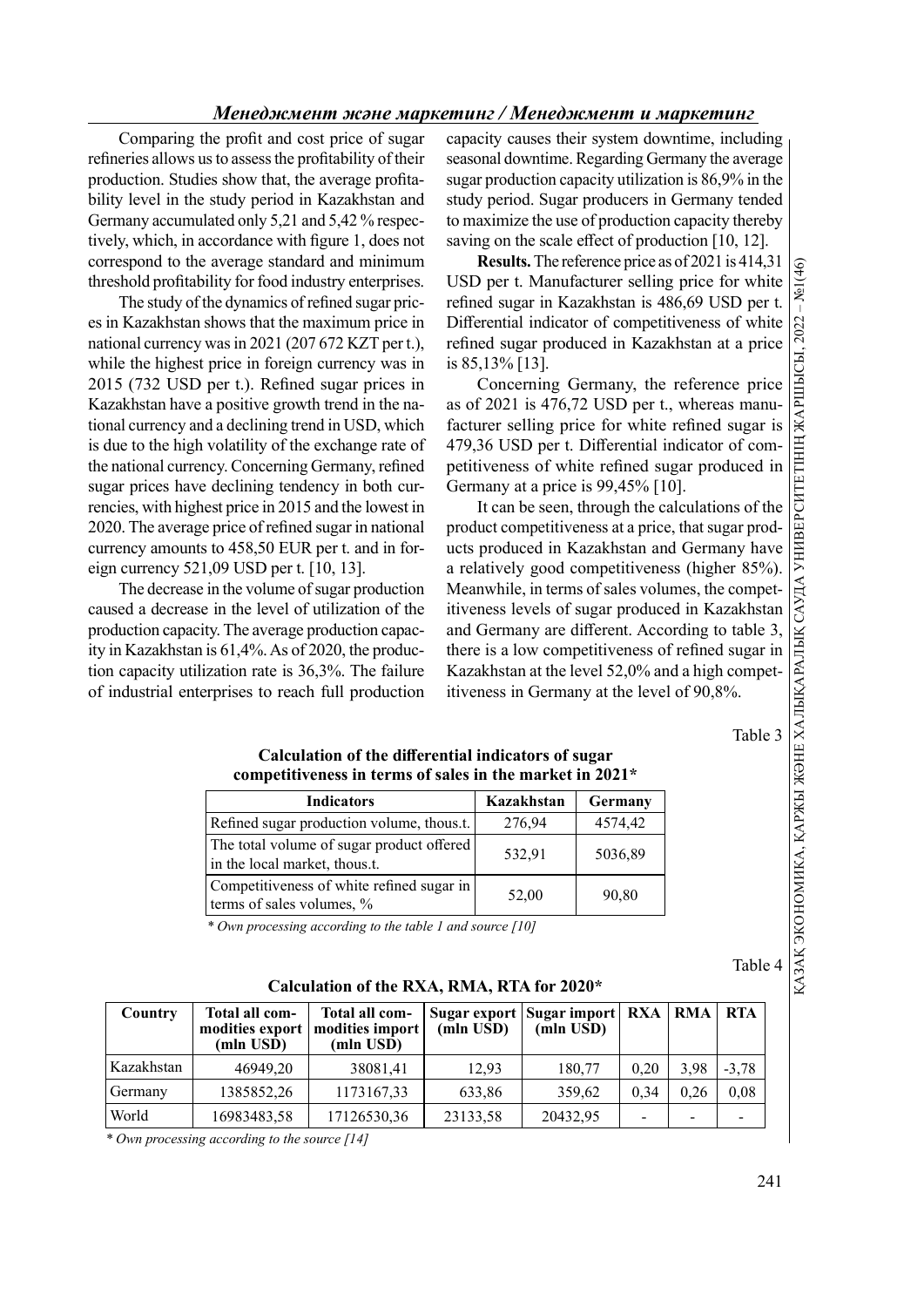This suggests that Germinal indicator is higher in Germinal indicator is higher in Germinal ficiency with this type rest of the sugar production and ficiency with this type rest of the sugar production and countries. Conc As it was previously noted in the theoretical part of the research paper, RXA value greater than zero indicates that the country has a comparative advantage in the export of a certain type of product. In the case under consideration, both countries Germany and Kazakhstan have indicators below zero for RXA of white refined sugar, however, this indicator is higher in Germany than in Kazakhstan. This suggests that Germany has a higher volume of sugar production and a higher level of self-sufficiency with this type of product, thus supplying rest of the sugar product for the export to third countries. Concerning import volumes, the lower RMA indicates higher relative advantage of the country in the import of a particular product. Due to the lack of raw materials for sugar production, the total volume of sugar in Kazakhstan does not allow the country to meet local demand, and this leads to a high volume of sugar imports. Current situation reflects the final RTA, in Germany at the level of 0,08 and in Kazakhstan at the level of - 3,78. In turn, the RTA value less than zero is interpreted as a «comparative disadvantage» in the trade of studied product. Germany where sugar industries have been facing a strong public support from the government shows higher RTA, whereas Kazakhstan presents great comparative disadvantage in the trade of refined sugar in 2020.

BUSINESS processes. a significant decline in sugar pro-<br>
duction, the absence of sugar refineries at full capacity, until it gets<br>
the relatively low level of profitability of production, needs to prove<br>
the dynamic growt Conclusion. The assessment of the sugar refineries activities in Kazakhstan resulted in a range of economic problems inheriting in their production and business processes: a significant decline in sugar production, the absence of sugar refineries at full capacity, the relatively low level of profitability of production, the dynamic growth of prices for finished goods. To solve these problems, as well as to increase the competitiveness of sugar industry product, Kazakhstan should draw attention to the beneficial experience of Germany sugar industry development. Thus, the main success factors of the German sugar industry are:

- adaptation of the product assortment to market conditions. By offering healthier products certified according to the principle of fair trade, sugar producers can adapt their assortment to the increased awareness of health and environmental friendliness.

- optimal utilization of production capacities. Sugar refineries that use their production facilities to a large extent or completely can benefit from lower unit costs and thus increase their profits.

- proximity to the main markets. Geographical proximity to important consumer markets helps to minimize transportation costs and strengthen relationships with customers.

- proximity to important suppliers. Proximity to sugar beet and sugar cane suppliers is a crucial factor due to perishable raw materials and the costs associated with long transport routes.

- transfer of an increase in value. The ability to pass on the increased production costs that arise as a result of increased purchase prices for sugar beet or sugar cane to buyers through sales prices is crucial for the profitability of sugar producers  $[15]$ .

In addition, the sugar market regime in Germany that consists of a set of rules, such as quotas, tariffs and subsidies to protect domestic sugar production and the cultivation of sugar beet. As a result, Germany, which had previously been a net importer, turned into a sugar exporter. Consequently, it is relevant for Kazakhstan to continue providing financial support to the industry and increase the acreage of sugar beet. However, the financial supports of the industry alone will not help until it gets back on track. Currently Kazakhstan needs to protect its sugar market through the state regulation measures by setting a minimum price and ensuring stable prices in this industry. Also, it is necessary to introduce protective customs duties and quotas for the import of white sugar from third countries and prohibit the purchase of sugar for state needs from non-local producers.

### **REFERENCES**

1. Светуньков С., Литвинов А. Конкуренция и предпринимательские решения: монография. – Ульяновск: Издательство «Корпорация технологий продвижения». – 2000. – 256 с. – Available at: https:// sergey.svetunkov.ru/wp-content/uploads/2020/08/LitSvet.pdf. Date of access: 5 June, 2021 [in Russian].

2. Erdem T. Competitiveness of dried sector: A case study of world and Turkey. Agricultural Economics. – 2020. – 66. – P. 365-372. – https://doi.org/10.17221/98/2020-AGRICECON. ISSN 1805- 9295. Date of access: 7 June, 2021.

3. Kokenova A., Sadykbekova A., Statsenko O. and etc. Mechanisms for ensuring the competitiveness of business structures in the agricultural sector. Bulletin of National Academy of Sciences of the Republic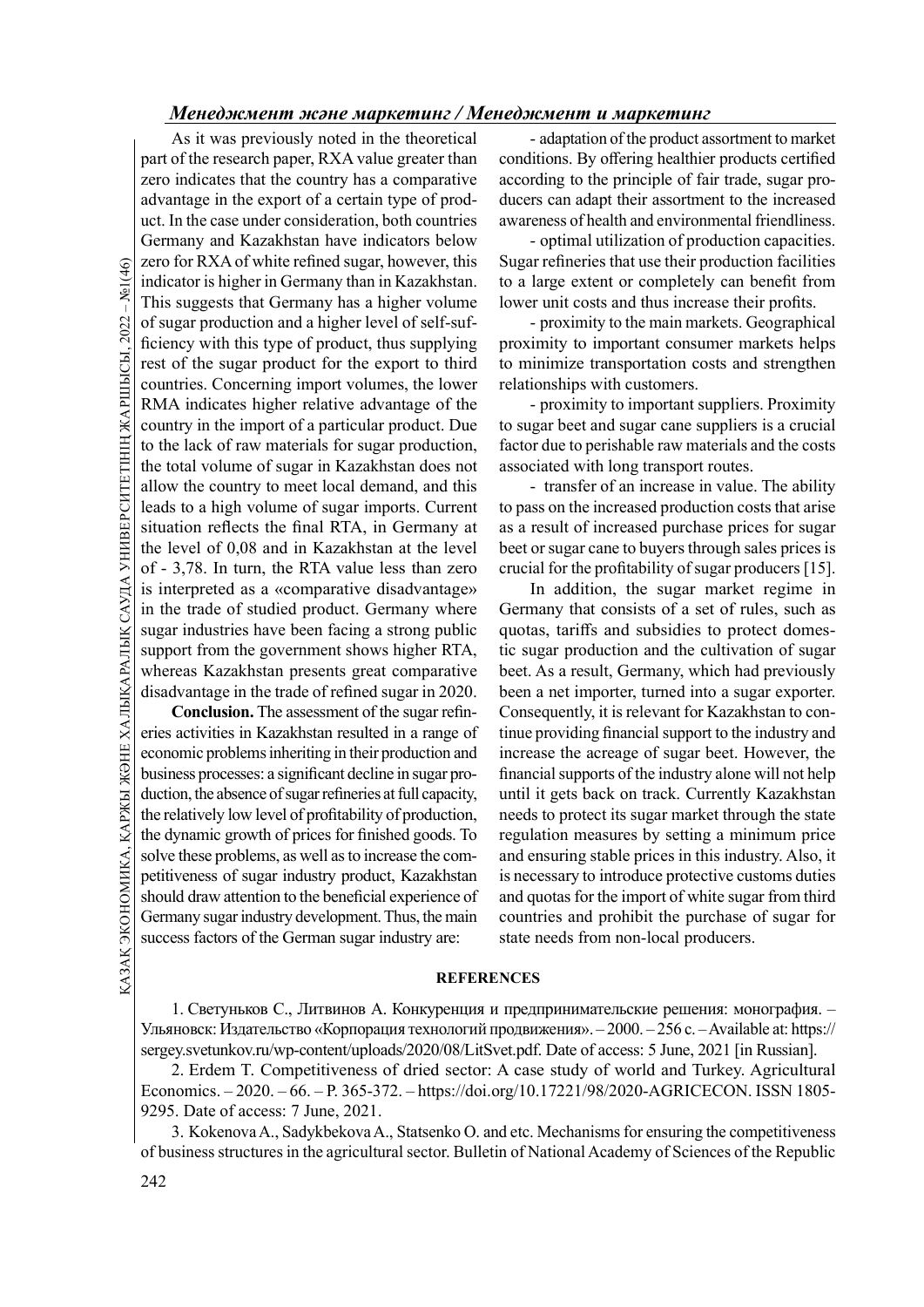of Kazakhstan. – 2020. – 6(388). – P. 154-161. – https://doi.org/10.32014/2020.2518-1467.195 ISSN 2518-1467 (Online), ISSN 1991-3494 (Print). Date of access: 14 June, 2021.

4. Tireuov K., Kerimova U., Turekulov S. Ways to improve the competitiveness of agricultural production in Kazakhstan. Journal of Advanced Research in Law and Economics. – 2020. – 11(2). – P. 613-618. – ISSN 2068-696X. – Available at: https://journals.aserspublishing.eu/jarle/article/view/5129. Date of access: 15 June, 2021.

5. Zhussupov Y. et al. Main directions of increasing competitiveness considering specificity of agriculture and its sustainable development. Journal of Environmental Management and Tourisms. – 2020. – 11(7). – P. 1829-1840. –ISSN 2068-7729. – Available at: https://journals.aserspublishing.eu/ jemt/article/view/5735. Date of access: 15 June, 2021.

of the Republic of Kazakhstan. Insights into Regional Development, Entrepreneurship and Sustainability Center. – 2020. – 2(1). – P. 469-479. – http://doi.org/10.9770/IRD.2020.2.1(6) ISSN 2669-0195 (online). Date of access: 15 June, 2021.

7. OECD. Monitoring the development of Agricultural Co-operatives in Kazakhstan, OECD Publishing. – Paris. – 2019. – Available at: https://www.oecd.org/eurasia/competitiveness-programme/central-asia/ Kazakhstan-Monitoring-Agricultural-Co-operatives-2019-EN.pdf. Date of access: 15 June, 2021.

8. Wimmer S., Sauer J. Profitability Development and Resource Reallocation: The Case of Sugar Beet Farming in Germany // Journal of Agricultural Economics. – 2020. – 71(3). – P. 816-837. – https:// doi.org/10.1111/1477-9552.12373. Date of access: 20 June, 2021.

9. Қазақстан Республикасындағы ауыл, орман, аңшылық және балық шаруашылығы статистикасы. Статистикалық жинақ. – Нұр-Сұлтан. – 2020. – 134 б. – Available at: https://stat.gov.kz/ official/industry/14/publication. Date of access: 9 June, 2021 [in Kazakh].

10. Euromonitor International (2020). Industrial: Euromonitor from trade sources/national statistics [Refined sugar Production / Profitability / Market and Prices, Germany, 2015-2021]. Passport. Retrieved June 10, 2021 from https://www.portal.euromonitor.com/

11. Bericht zur Markt- und Versorgungslage Zucker. Dieser Bericht wurde von der Bundesanstalt für Landwirtschaft und Ernährung gefertigt. – Bonn. – 2021. – 53 p. – https://www.ble.de/SharedDocs/Downloads/DE/BZL/Daten-Berichte/Zucker/2021BerichtZucker.pdf. Date of access: 15 June, 2021 [in German].

12. Қазақстан және оның өңірлерінің өнеркәсібі. Статистикалық жинақ. – Нұр-Сұлтан. – 2020. – 204 б.  $-$  Available at: https://stat.gov.kz/official/industry/151/publication. Date of access: 6 June, 2021 [in Kazakh].

13. Қазақстан Республикасындағы өнеркәсіптегі баға. Статистикалық жинақ. – Нұр-Сұлтан. – 2020. – 209 6. – Available at: https://stat.gov.kz/official/industry/26/publication. Date of access: 8 June, 2021 [in Kazakh].

Ariative Voltain Internation (Figure 2011). The consecution of the production of the section of the section of the section of the section of the elements of regional Development, Enterpreneurship and Sustainability  $\frac{3}{$ 14. trendeconomy.com, 2021. Imports and Exports / World / Germany / Kazakhstan / All Commodities / 1701. Cane and beet sugar and chemically pure sucrose, in solid forms / Value US\$ / 2020. – Available at: https://trendeconomy.com/data/commodity\_h2?commodity=1701,TOTAL&indicator=TV,tv\_wrld share&trade\_flow=Export,Import&time\_period=2020. Date of access: 20 June, 2021.

15. IBISWorld (2021, May). Manufacture of sugar in Germany. Market research, key figures, statistics studies ana analyzes. IBISWorld Report – C10.81EN. – Available at: https://www.ibisworld.com/de/ branchenreporte/herstellung-zucker/422/. Date of Access: 25 June, 2021.

### **REFERENCES**

1. Svetun'kov S. Konkurencija i predprinimatel'skie reshenija: monografija. [Competition and business decisions: monograph] / S. Svetun'kov, A. Litvinov. – Ul'janovsk: Izdatel'stvo «Korporacija tehnologij prodvizhenija». – 2000. – 256 s. – Available at: https://sergey.svetunkov.ru/wp-content/ uploads/2020/08/LitSvet.pdf. Date of access: 5 June, 2021 [in Russian].

2. Erdem T. Competitiveness of dried sector: A case study of world and Turkey. Agricultural Economics. – 2020. – 66. – P. 365-372. – https://doi.org/10.17221/98/2020-AGRICECON. ISSN 1805- 9295. Date of access: 7 June, 2021.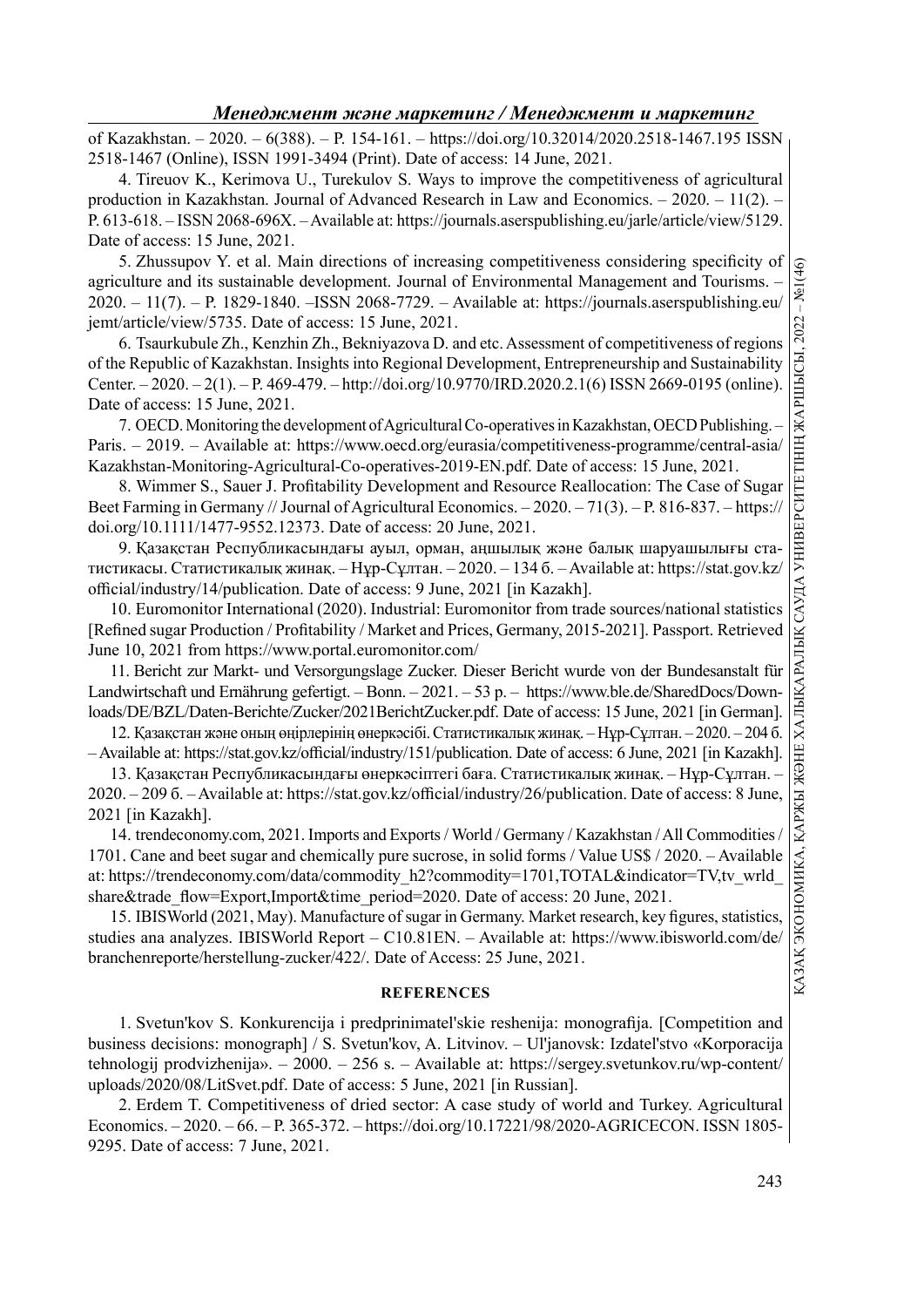3. Kokenova A., Sadykbekova A., Statsenko O. and etc. Mechanisms for ensuring the competitiveness of business structures in the agricultural sector. Bulletin of National Academy of Sciences of the Republic of Kazakhstan. – 2020. – 6(388). – P. 154-161. – https://doi.org/10.32014/2020.2518-1467.195 ISSN 2518-1467 (Online), ISSN 1991-3494 (Print). Date of access: 14 June, 2021.

4. Tireuov, K., Kerimova U., Turekulov, S. Ways to improve the competitiveness of agricultural production in Kazakhstan. Journal of Advanced Research in Law and Economics. – 2020. – 11(2). – P. 613-618. – ISSN 2068-696X. – Available at: https://journals.aserspublishing.eu/jarle/article/view/5129. Date of access: 15 June, 2021.

 $\frac{Q}{Z}$  P. 013-018. - 1SSN 2008<br>
Date of access: 15 June<br>
5. Zhussupov Y. e<br>
agriculture and its sust<br>
2020. - 11(7). - P. 182<br>
jemt/article/view/5735.<br>
6. Tsaurkubule Zh.<br>
of the Republic of Kaza<br>
Center. - 2020. - 2(1 5. Zhussupov Y. et al. Main directions of increasing competitiveness considering specificity of agriculture and its sustainable development. Journal of Environmental Management and Tourisms. – 2020. – 11(7). – P. 1829-1840. – ISSN 2068-7729. – Available at: https://journals.aserspublishing.eu/ jemt/article/view/5735. Date of access: 15 June, 2021.

6. Tsaurkubule Zh., Kenzhin Zh., Bekniyazova D. and etc. Assessment of competitiveness of regions of the Republic of Kazakhstan. Insights into Regional Development, Entrepreneurship and Sustainability Center. – 2020. – 2(1). – P. 469-479. – http://doi.org/10.9770/IRD.2020.2.1(6) ISSN 2669-0195 (online). Date of access: 15 June, 2021.

7. OECD. Monitoring the development of Agricultural Co-operatives in Kazakhstan, OECD Publishing. – Paris. – 2019. – Available at: https://www.oecd.org/eurasia/competitiveness-programme/central-asia/ Kazakhstan-Monitoring-Agricultural-Co-operatives-2019-EN.pdf. Date of access: 15 June, 2021.

8. Wimmer S., Sauer J. Profitability Development and Resource Reallocation: The Case of Sugar Beet Farming in Germany. Journal of Agricultural Economics. – 2020. – 71(3). – P. 816-837. – https://doi.org/10.1111/1477-9552.12373. Date of access: 20 June, 2021.

9. Qazaqstan Respublikasyndağy auyl, orman, añşylyq jäne balyq şaruaşylyğy statistikasy. Statistikalyq jinaq. [Agriculture, forestry and fisheries in the Republic of Kazakhstan. Statistical Compendium]. – Nūr-Sūltan. – 2020. – 134 b. Available at: https://stat.gov.kz/official/industry/14/ publication. Date of access: 9 June, 2021 [in Kazakh].

10. Euromonitor International (2020). Industrial: Euromonitor from trade sources/national statistics [Refined sugar Production / Profitability / Market and Prices, Germany, 2015-2021]. Passport. Retrieved June 10, 2021 from https://www.portal.euromonitor.com/

11. Bericht zur Markt- und Versorgungslage Zucker. Dieser Bericht wurde von der Bundesanstalt für Landwirtschaft und Ernährung gefertigt. [Market and supply situation for sugar. Report by the Federal Agency for Agriculture and Food]. – Bonn. – 2021. – 53 p. – Available at: https://www.ble.de/SharedDocs/Downloads/DE/BZL/Daten-Berichte/Zucker/2021BerichtZucker.pdf. Date of access: 15 June, 2021 [in German].

12. Qazaqstan jäne onyñ öñırlerınıñ önerkäsıbı. Statistikalyq jinaq. [Industry of Kazakhstan and its regions. Statistical Compendium]. – Nūr-Sūltan. – 2020. – 204 b. – Available at: https://stat.gov.kz/ official/industry/151/publication. Date of access: 6 June, 2021 [in Kazakh].

13. Qazaqstan Respublikasyndağy önerkäsıptegı bağa. Statistikalyq jinaq. [Prices in industry in the Republic of Kazakhstan. Statistical Compendium]. – Nūr-Sūltan. – 2020. – 209 b. – Available at: https:// stat.gov.kz/official/industry/26/publication. Date of access: 8 June, 2021 [in Kazakh].

As Tor Agriculture and Food]. – Bolin. – 2021. – 33 p. – Avanable at. 1<br>
loads/DE/BZL/Daten-Berichte/Zucker/2021BerichtZucker.pdf. Date<br>
12. Qazaqstan jäne onyñ öñirlerinn önerkäsibi. Statistikalyq j<br>
regions. Statistical 14. trendeconomy.com, 2021. Imports and Exports / World / Germany / Kazakhstan / All Commodities / 1701. Cane and beet sugar and chemically pure sucrose, in solid forms / Value US\$ / 2020. Available at: https://trendeconomy.com/data/commodity\_h2?commodity=1701,TOTAL&indicator=TV,tv\_wrld share&trade\_flow=Export,Import&time\_period=2020. Date of access: 20 June, 2021.

15. IBISWorld (2021, May). Manufacture of sugar in Germany. Market research, key figures, statistics, studies ana analyzes. IBISWorld Report – C10.81EN. – Available at: https://www.ibisworld.com/de/ branchenreporte/herstellung-zucker/422/. Date of Access: 25 June, 2021.